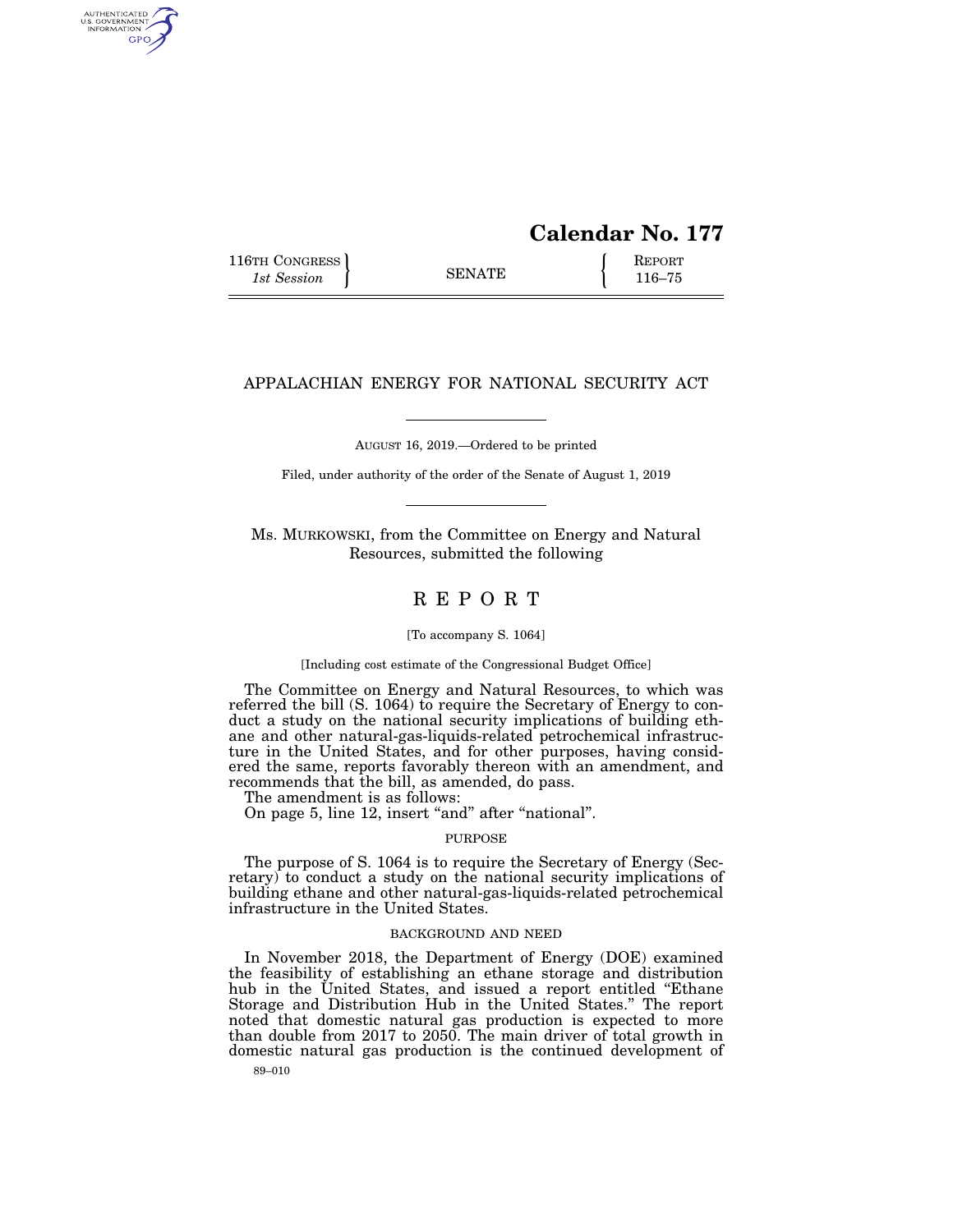the Marcellus and Utica shale plays in the eastern United States. If the Appalachian Basin were an independent country, it would be the third largest producer of natural gas in the world.

The report highlighted the potential for the new hub to be built in Appalachia, as well as the economic and strategic benefits of such a hub. For example, the report noted that 95 percent of current ethylene production capacity in the United States is clustered along the Gulf Coast in Louisiana and Texas. This geographic concentration of assets and operations may pose a strategic risk to the economy of the United States as extreme weather has significantly impaired domestic production in the past.

#### LEGISLATIVE HISTORY

S. 1064 was introduced by Senator Manchin on April 8, 2019. The Subcommittee on Energy held a legislative hearing on S. 1064 on July 9, 2019.

The Committee on Energy and Natural Resources met in open business session on July 16, 2019, and ordered S. 1064 favorably reported, as amended.

### COMMITTEE RECOMMENDATION

The Senate Committee on Energy and Natural Resources, in open business session on July 16, 2019, by a majority voice vote of a quorum present, recommends that the Senate pass S. 1064, if amended as described herein.

### COMMITTEE AMENDMENT

During its consideration of S. 1064, the Committee adopted an amendment to make a technical correction.

### SECTION-BY-SECTION ANALYSIS

### *Section. 1. Short title*

Section 1 sets forth the short title of the bill.

# *Sec. 2. Findings*

Section 2 sets forth Congressional findings based on the 2018 DOE study regarding the economic implications and feasibility of a potential hub.

# *Sec. 3. Study and reports on building ethane and other natural-gasliquids-related petrochemical infrastructure*

Subsection (a) directs the Secretary to conduct a study within one year of enactment, in consultation with the Secretaries of Defense and Treasury, and the heads of other relevant Federal departments and agencies, regarding the potential national and economic security impacts of building ethane and other natural-gasliquids-related petrochemical infrastructure in the vicinity of the Marcellus, Utica, and Rogersville shale plays. This subsection requires the study to identify the potential benefits of the proposed infrastructure to national and economic security, as well as the potential risks to national and economic security posed by foreign ownership and control of United States domestic petrochemical resources. It also requires an examination of the types of additional infrastructure needed to fully optimize the potential national secu-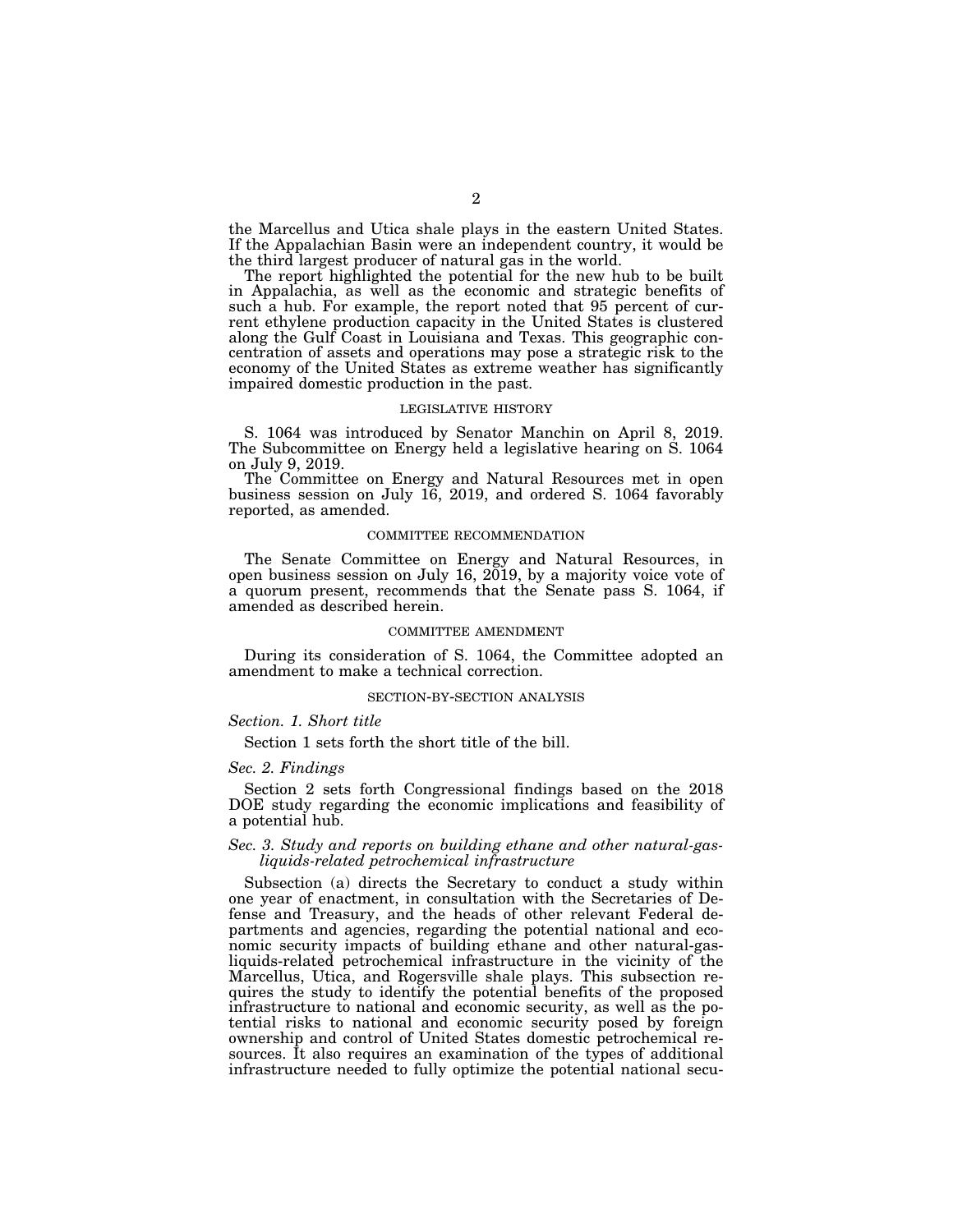rity benefits of the hub; whether geopolitical diversity of export destinations would undermine or bolster national security; the necessity of evaluating public interest with respect to exports for national security; and the potential benefits of locating the proposed hub in the area near the Marcellus, Utica, and Rogersville shale plays.

Subsection (b) provides that the relevant Congressional committees may request and receive periodic status reports on the development of the required study. This subsection also requires the Secretary to submit the completed study to the relevant Congressional committees and publish the report on the DOE website.

### COST AND BUDGETARY CONSIDERATIONS

The following estimate of the costs of this measure has been provided by the Congressional Budget Office:

| By Fiscal Year, Millions of Dollars                           | 2019      |                                                  | 2019-2024                        | 2019-2029 |
|---------------------------------------------------------------|-----------|--------------------------------------------------|----------------------------------|-----------|
| Direct Spending (Outlays)                                     |           |                                                  |                                  |           |
| <b>Revenues</b>                                               |           |                                                  |                                  |           |
| Increase or Decrease (-)<br>in the Deficit                    |           |                                                  |                                  |           |
| <b>Spending Subject to</b><br><b>Appropriation (Outlays)</b>  |           |                                                  |                                  |           |
| Statutory pay-as-you-go<br>procedures apply?                  | No        | <b>Mandate Effects</b>                           |                                  |           |
| Increases on-budget deficits in any                           | <b>No</b> | Contains intergovernmental mandate?<br><b>No</b> |                                  |           |
| of the four consecutive 10-year<br>periods beginning in 2030? |           |                                                  | Contains private-sector mandate? | <b>No</b> |

S. 1064 would require the Department of Energy (DOE) to conduct a study on the national and economic security implications of building petrochemical facilities for ethane and other natural gas liquids in the geographic area covered by parts of Ohio, West Virginia, Pennsylvania, and New York. DOE would be required to coordinate with several different agencies to evaluate the benefits and potential risks to economic and national security.

Using information from DOE, CBO estimates that conducting this study would cost \$1 million; such spending would be subject to the availability of appropriated funds.

The CBO staff contact for this estimate is Madeleine Fox. The estimate was reviewed by H. Samuel Papenfuss, Deputy Assistant Director for Budget Analysis.

# REGULATORY IMPACT EVALUATION

In compliance with paragraph 11(b) of rule XXVI of the Standing Rules of the Senate, the Committee makes the following evaluation of the regulatory impact which would be incurred in carrying out S. 1064. The bill is not a regulatory measure in the sense of imposing Government-established standards or significant economic responsibilities on private individuals and businesses.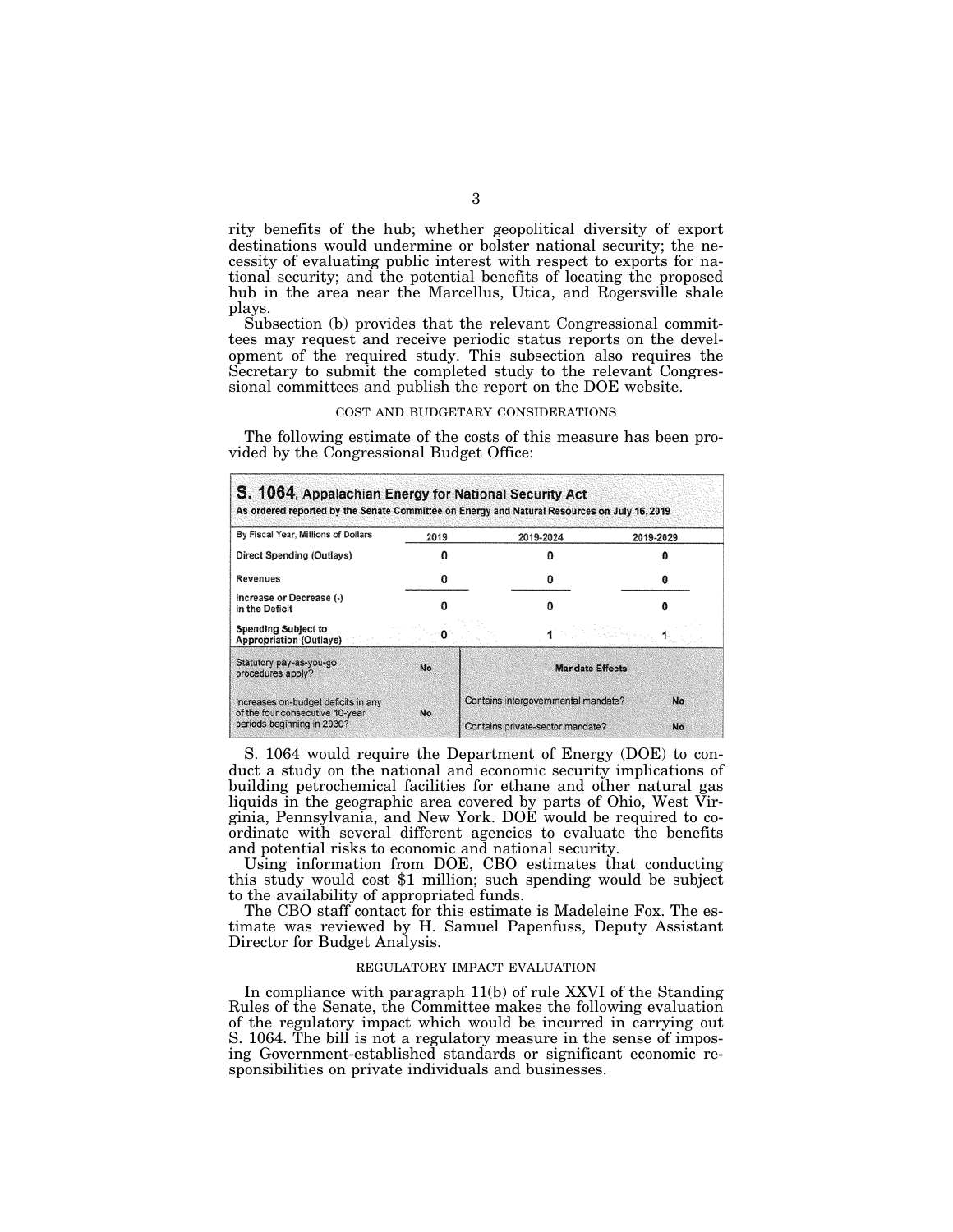No personal information would be collected in administering the program. Therefore, there would be no impact on personal privacy.

Little, if any, additional paperwork would result from the enactment of S. 1064, as ordered reported.

### CONGRESSIONALLY DIRECTED SPENDING

S. 1064, as ordered reported, does not contain any congressionally directed spending items, limited tax benefits, or limited tariff benefits as defined in rule XLIV of the Standing Rules of the Senate.

#### EXECUTIVE COMMUNICATIONS

The testimony provided by the Department of Energy at the July 9, 2019, hearing on S. 1064 follows:

# TESTIMONY OF THE HONORABLE BRUCE J. WALKER, ASSIST-ANT SECRETARY, OFFICE OF ELECTRICITY, U.S. DEPART-MENT OF ENERGY

## INTRODUCTION

Chairman Cassidy, Ranking Member Heinrich, and Members of the Subcommittee, it is an honor and a privilege to serve at the Department of Energy (DOE or the Department), as Assistant Secretary for the Office of Electricity. DOE is charged with, among other important responsibilities, providing our Nation with premier energy research and development (R&D) activities. The work being conducted by DOE is setting the course for various advancements in the energy field and beyond. Issues like energy storage, improving energy efficiency, creating breakthroughs in how we extract and utilize our Nation's fossil fuels, and Artificial Intelligence are just some of the important areas of DOE research. These are also the topics being covered at today's hearing.

Thank you for the opportunity to testify today on behalf of the Department regarding these various pieces of legislation. The Administration continues to review all eleven of these bills. Below are some highlights and perspectives regarding the legislation being discussed today.

### *S. 1064—Appalachian Energy for National Security Act*

The United States is now the top producer of oil and natural gas in the world, with an additional benefit in the form of increased natural gas liquids (NGL), including ethane. Ethane is particularly useful as a feedstock for petrochemical manufacturing.

The Appalachian region has experienced near-exponential growth in natural gas production, and that production is expected to increase for decades to come. According to the Energy Information Administration, through April of this year, natural gas production in the Appalachian Basin has represented 35 percent of total U.S. natural gas production, and that number is expected to increase. In addition, NGL processing and fractionating capacity in Appa